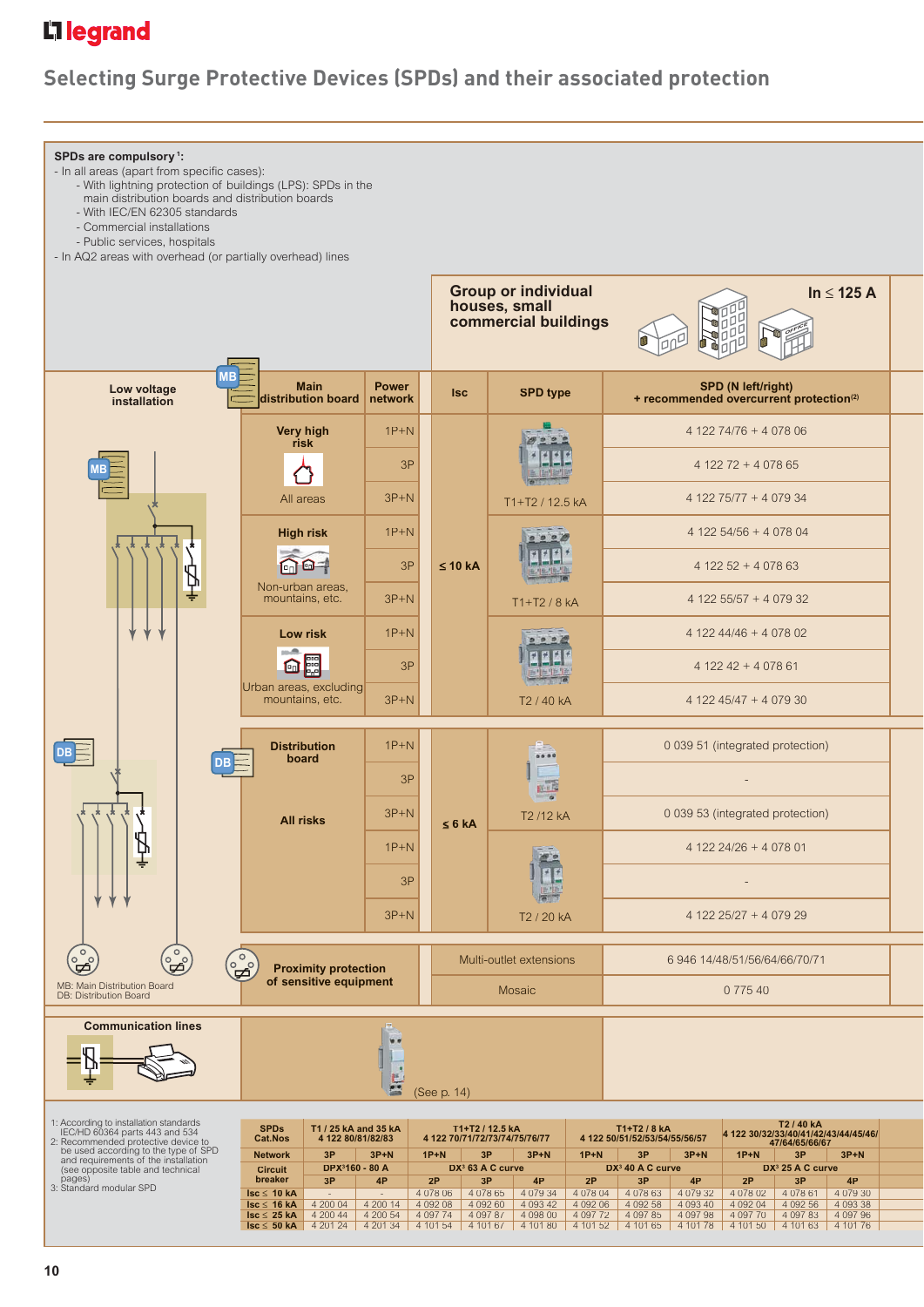# L'1 legrand

| <b>Risk levels:</b>                                                                                                                   |                                                                                                      | body of water, trees or near installations equipped with lightning conductors, etc.<br><b>enl</b><br>mountains |              |                                                                                            |                        |                                                                            | - Very high risk: EN/IEC 62305 standards, installations with a LPS or metal structure (acting as a lightning<br>conductor), installations that are isolated, or on a high mountain, or have a history of lightning strikes, etc.<br>- High risk: installations outside of urban areas, in mountainous areas, isolated, at the end of a line, near a<br>- Low risk: installations in urban areas (or grouped buildings), flat areas, or low and medium height |  |  |
|---------------------------------------------------------------------------------------------------------------------------------------|------------------------------------------------------------------------------------------------------|----------------------------------------------------------------------------------------------------------------|--------------|--------------------------------------------------------------------------------------------|------------------------|----------------------------------------------------------------------------|--------------------------------------------------------------------------------------------------------------------------------------------------------------------------------------------------------------------------------------------------------------------------------------------------------------------------------------------------------------------------------------------------------------------------------------------------------------|--|--|
| buildings                                                                                                                             | <b>Commercial</b>                                                                                    | In $\leq 400$ A                                                                                                |              | <b>Large commercial/</b><br><b>Industrial buildings</b><br>(IT earthing system: see below) |                        |                                                                            | In > 400 A                                                                                                                                                                                                                                                                                                                                                                                                                                                   |  |  |
| <b>Isc</b>                                                                                                                            | <b>SPD type</b>                                                                                      | SPD (N left/right)<br>+ recommended overcurrent protection <sup>(2)</sup>                                      | <b>Isc</b>   |                                                                                            | <b>SPD type</b>        |                                                                            | SPD (N left/right)<br>+ recommended overcurrent protection <sup>(2)</sup>                                                                                                                                                                                                                                                                                                                                                                                    |  |  |
|                                                                                                                                       |                                                                                                      | $412282 + 420044$                                                                                              |              |                                                                                            |                        |                                                                            | $412282 + 420124$                                                                                                                                                                                                                                                                                                                                                                                                                                            |  |  |
| $\leq$ 25 kA                                                                                                                          | T1 / 25 kA                                                                                           | $412283 + 420054$<br>$412272 + 409787$                                                                         | $\leq 50$ kA | ●三四 ●三倍                                                                                    | T1/25 kA               |                                                                            | $412283 + 420134$<br>$412282 + 420124$                                                                                                                                                                                                                                                                                                                                                                                                                       |  |  |
|                                                                                                                                       | T1+T2 / 12.5 kA                                                                                      | 4 122 75/77 + 4 098 00<br>$412272 + 409787$                                                                    |              |                                                                                            | T1/25 kA               |                                                                            | $412283 + 420134$<br>$412272 + 410167$<br>4 122 75/77 + 4 101 80                                                                                                                                                                                                                                                                                                                                                                                             |  |  |
| $\leq 10$ kA                                                                                                                          | 4 122 75/77 + 4 098 00<br>T1+T2 / 12.5 kA<br>0 039 71 (integrated protection)<br>99.99<br>T2 / 12 kA |                                                                                                                |              |                                                                                            | T1+T2/12.5 kA          |                                                                            |                                                                                                                                                                                                                                                                                                                                                                                                                                                              |  |  |
| $\leq$ 16 kA                                                                                                                          | Е<br>╶┦┙┝┙╾┢<br>1.3.101<br>T2/20 kA                                                                  | 0 039 73 (integrated protection)<br>4 122 60/62 + 4 092 03<br>4 122 42(3) + 4 092 55<br>$412261/63 + 409337$   |              | $\leq$ 25 kA                                                                               | T2/40 kA               | 4 122 64/66 + 4 097 70<br>4 122 42(3) + 4 097 83<br>4 122 65/67 + 4 097 96 |                                                                                                                                                                                                                                                                                                                                                                                                                                                              |  |  |
|                                                                                                                                       | Mosaic                                                                                               | 0 775 40                                                                                                       |              | Mosaic                                                                                     |                        |                                                                            | 0 775 40                                                                                                                                                                                                                                                                                                                                                                                                                                                     |  |  |
|                                                                                                                                       |                                                                                                      | When low voltage SPDs are present,<br>protection of all lines entering the building is recommended             |              |                                                                                            |                        |                                                                            |                                                                                                                                                                                                                                                                                                                                                                                                                                                              |  |  |
|                                                                                                                                       |                                                                                                      |                                                                                                                |              | IT earthing system (all risks)                                                             |                        |                                                                            |                                                                                                                                                                                                                                                                                                                                                                                                                                                              |  |  |
|                                                                                                                                       | T2 / 20 kA<br>4 122 20/21/23/24/25/26/27/60/61/62/63                                                 |                                                                                                                |              | <b>SPD type</b>                                                                            | <b>Network</b>         | <b>Icc</b>                                                                 | SPD + protective device <sup>(2)</sup>                                                                                                                                                                                                                                                                                                                                                                                                                       |  |  |
| $1P+N$<br>2P                                                                                                                          | 3P<br>$3P+N$<br>DX <sup>3</sup> 20 A C curve<br>3P<br>4P                                             |                                                                                                                | <b>MB</b>    | T <sub>1</sub><br>50 kA/440 V                                                              | 3P<br>$3P+N$           | 50 kA                                                                      | $0.03000(x3) + 4.20124$<br>0 0 30 00 ( $\times$ 4) + 4 201 34                                                                                                                                                                                                                                                                                                                                                                                                |  |  |
| 4 0 78 01<br>4 078 60<br>4 0 7 9 2 9<br>4 0 9 2 0 3<br>4 0 9 2 5 5<br>4 0 9 3 3 7<br>4 097 69<br>4 0 9 7 8 2<br>4 0 9 7 9 5<br>$\sim$ |                                                                                                      |                                                                                                                |              | T <sub>2</sub><br>40 kA/440 V                                                              | $1P+N$<br>3P<br>$3P+N$ | 25 kA                                                                      | 4 122 30 ( $\times$ 2) + 4 097 70<br>$412232 + 409783$<br>$412233 + 409796$                                                                                                                                                                                                                                                                                                                                                                                  |  |  |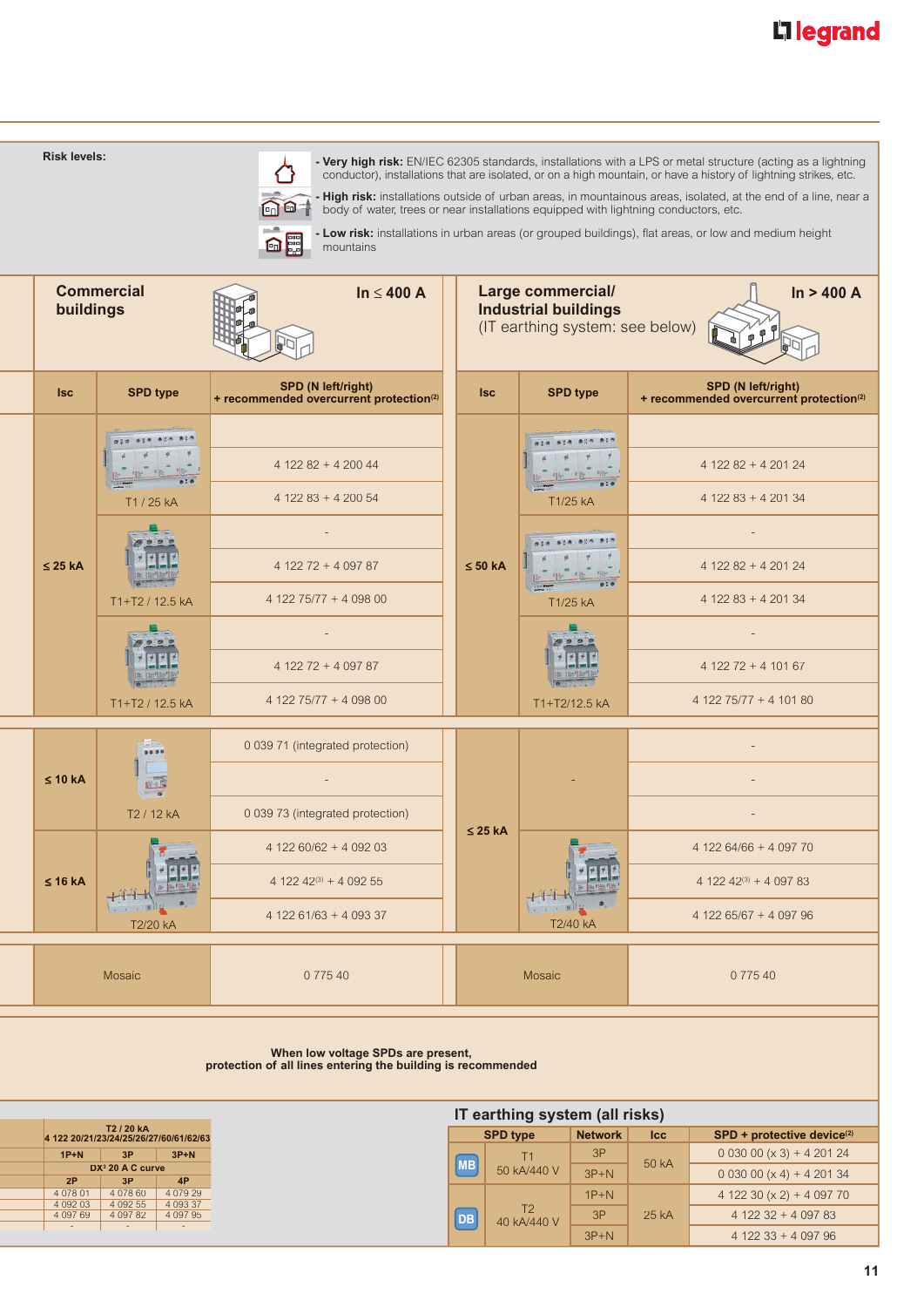#### **■ Protection against lightning and overvoltages**

Protection against the effects of lightning is essentially based on: • Protecting buildings using a lightning protection system (LPS or lightning conductors) to catch lightning strikes and to drive the

lightning current to earth.<br>• The use of surge protective devices (SPDs) to protect equipment.<br>• The design of the earthing system (passive protection of the installation).

Throughout the world, there are millions of lightning strikes each day<br>in the summer (up to 1000 lightning strikes/second). Lightning is<br>responsible for 25% to 40% of all damage to equipment. When added<br>to industrial overv damages, which can be prevented by installing SPDs (according to the country and type of installation - source: insurance companies). In some countries, and depending on the end use of the building,<br>national regulations may always stipulate the installation of SPDs (for<br>example, Germany, Austria, Norway, etc.). If there are no specific<br>national regulatio standards) and EN/IEC 62305 standards.

#### **External lightning protection system (LPS) or lightning conductors: protection of buildings (EN/IEC 62305)**

An external lightning protection system (LPS) protects buildings against direct lightning strikes. It is generally based on the use of dightning conductors (single rod, with sparkover device, meshed cage, etc.) and/or the metallic structure of the building.

etc.) and/or the metallic structure of the building.<br>If there is an LPS or if a lightning risk assessment has been carried<br>out in accordance with EN/IEC 62305 standards, SPDs are generally<br>required in the main distribution boards (T2 SPDs).

Determination of the SPDs in the main distribution board in accordance<br>with EN/IEC 62305 and TS/IEC 61643-12 (if there is insufficient information available):

| LPL <sup>1</sup> : Lightning<br>protection level | <b>Total lightning</b><br>Min. value of Imp<br>current of the LPS<br>current of the SPD (T1) |                               | <b>Usage practices</b> |  |
|--------------------------------------------------|----------------------------------------------------------------------------------------------|-------------------------------|------------------------|--|
| 200 kA                                           |                                                                                              | 25 kA/pole<br>(IT: 35kA min.) | Power installations    |  |
| Ш                                                | 150 kA                                                                                       | 18.5 kA/pole                  | Rarely used            |  |
| <b>III/IV</b>                                    | 100 kA                                                                                       | 12.5 kA/pole                  | Small installations    |  |

1: LPL (Lightning Protection Level)

#### ■ **Surge protective device (SPD) (internal protection)** The SPD

• Protects sensitive devices against overvoltages caused by lightning and industrial overvoltages, by limiting the overvoltages to values that are tolerated by the equipment

• Limits the possible harmful consequences in terms of the safety of people (medical equipment installed in the home, security systems, environmental systems, etc.)

• Maximises the continuity of operation of equipment and limits production losses

#### ■ **SPDs and standards**

#### **Standards EN/IEC 61643-11**

|                                     | <b>Type of SPD</b> | <b>Test waves</b>                                                               |  |  |
|-------------------------------------|--------------------|---------------------------------------------------------------------------------|--|--|
| IEC 61643-11<br>EN 61643-11         |                    |                                                                                 |  |  |
| <b>Type 1 (T1)</b>                  | Class $I(T1)$      | limp: 10/350 µs (discharge current)<br>In: 8/20 µs (nominal current, 15 shocks) |  |  |
| Class II (T2)<br><b>Type 2 (T2)</b> |                    | Imax: 8/20 µs (discharge current)<br>In: 8/20 µs (nominal current, 15 shocks)   |  |  |

T1+T2 SPDs: tested in accordance with both methods. T1 or T1+T2 SPDs are being increasingly used at the supply origin of installations, even when there is no lightning conductor, as they enable higher energies to be discharged and increase the service life the SPD.

#### **HD/IEC 60364 electrical installation standards**

According to articles 443 and 534 of HD/IEC 60364 standards and the TS/IEC 61643-12 guides, the use of SPDs in new or renovated buildings is compulsory at the supply origin of the installation in the following cases:

• Buildings with lightning conductors (T1 SPDs, Iimp ≥ 12.5 kA) • Buildings with totally or partially overhead power supplies in AQ2 geographical areas (article 443.3.2.1 - AQ2: Nk > 25, see map below) and based on a risk assessment taking into account the type of power supply to the building (article 443.3.2.2)

According to article 443.3.2.2, SPDs (Type 2) are also required in the

following cases:<br>• Commercial/industrial buildings, public buildings and services,<br>religious buildings, schools and large residential complexes, etc.<br>• Hospitals and buildings containing medical equipment and/or security<br>s

**Important:** it is advisable to install an SPD when the safety of people may depend on the continuity of service of equipment (even if this is not required by national standards). Although not compulsory<br>according to the i on the low voltage power network.

These rules should change in 2015. Please consult Legrand.



#### ■ **Protection of distribution boards and sensitive equipment (cascaded protection)**



Effective protection against overvoltages cannot<br>generally be assured with a single SPD if its<br>protection level (Up) is greater than 1.2 kV<br>(EN/IEC 62305 and TS/IEC 61643-12).<br>When there are overvoltages, an SPD protects equipment by limiting these overvoltages to values that can be tolerated by the equipment. Thus, depending on its discharge capacity (discharge current In, Imax, etc.) and its protection level (Up), an SPD will limit these overvoltages to varying values depending on the energy levels involved. The overvoltage values that may be transmitted downstream of the SPD may double over distances of more than 10 m due to resonances associated with the type of electrical installation and the type of equipment. Overvoltages greater than 2.5 kV may then occur and damage equipment if the residual energy is high enough (2.5 kV being the insulation level of most electrical and electronic equipment, or typically 1.5 kV for electrical domestic appliances).

SPDs should be installed in the distribution boards supplying equipment that is sensitive or critical for the activity being carried out (and/or near to equipment with proximity SPDs).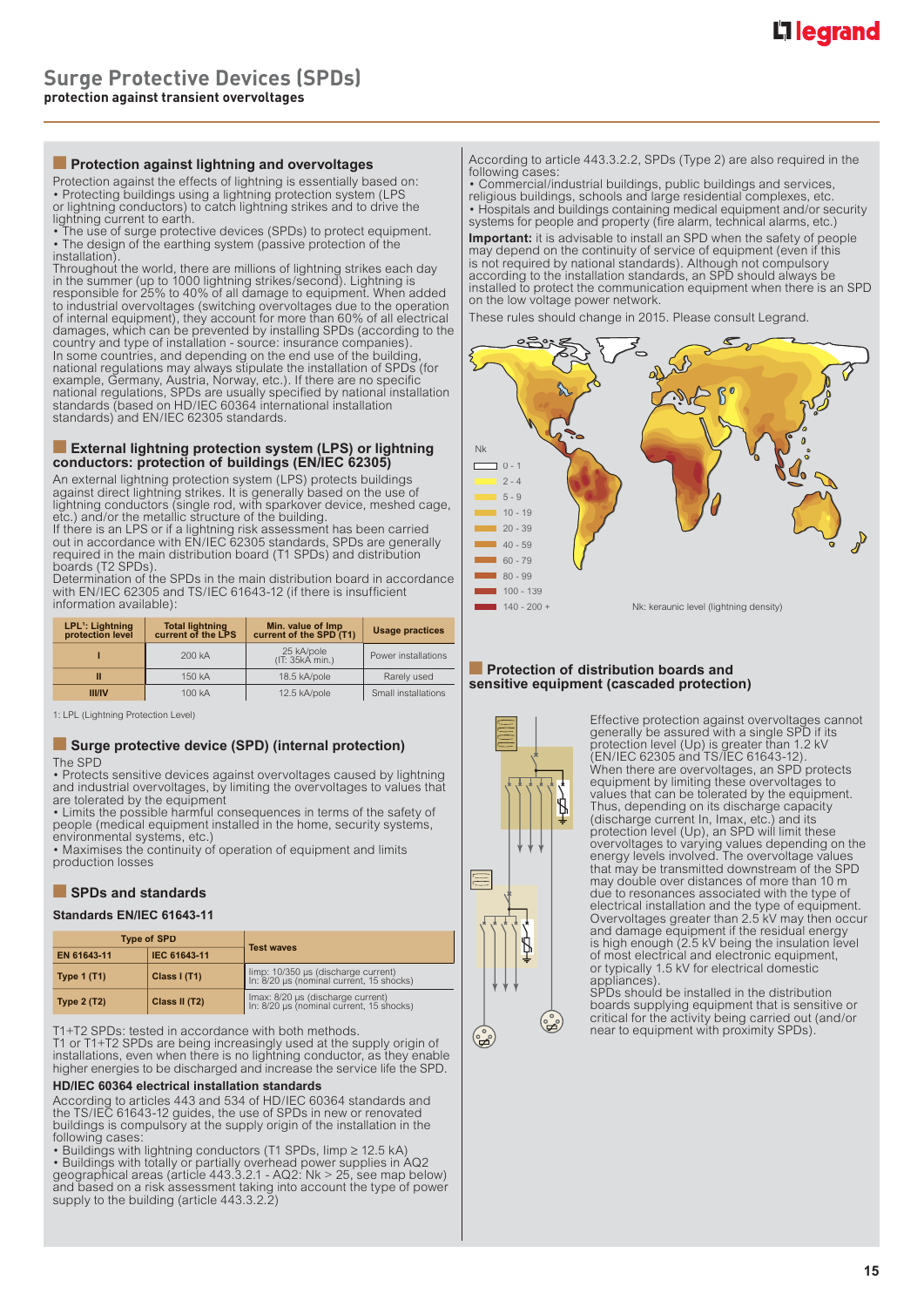### **Surge Protective Devices (SPDs) technical characteristics**

## ■ **Modular SPDs**

230/400 V∿ power network (50/60 Hz) - Degree of protection IP 20<br>Operating temperature: -10 to +40°C/Storage temperature: -20 to +70°C<br>1P+N (3P+N) SPDs: L-N and N-PE protection, also called 1+1 (3+1 resp.) or CT2 type pro

|                            |                      |              |                           |                         |                           | <b>Nominal</b>               |                                   | Max. discharge current |                     | <b>Protection level</b>                   | Max.                 |                                         |                                                        | <b>FS</b>                                     |
|----------------------------|----------------------|--------------|---------------------------|-------------------------|---------------------------|------------------------------|-----------------------------------|------------------------|---------------------|-------------------------------------------|----------------------|-----------------------------------------|--------------------------------------------------------|-----------------------------------------------|
| <b>Cat.Nos</b>             | <b>Type</b>          | <b>Poles</b> | <b>Earthing</b><br>system | Max.<br>voltage<br>(Uc) | <b>Protection</b><br>mode | current<br>In/pole<br>(8/20) | $\mathsf{Imax}$<br>pole<br>(8/20) | limp/pole<br>(10/350)  | I total<br>(10/350) | Up<br>(L-N/L-PE/N-PE)                     | Up at<br><b>5 kA</b> | short-circuit<br>current<br>Isc (Isccr) | <b>Protective</b><br>device to<br>be used <sup>1</sup> | auxiliary<br>(remote<br>status<br>monitoring) |
| 0 030 00<br>4 122 80       | T1/50 kA<br>T1/35 kA | 1P           | TT, TNC.<br>TNS, IT       | 440 V~                  | CT <sub>1</sub>           | 50 kA<br>35 kA               |                                   | 50 kA<br>35 kA         | 50 kA<br>35 kA      | 2.5 kV                                    |                      |                                         |                                                        | no<br>yes                                     |
| 4 122 81                   | T1/25 kA             | $1P+N$       | TT, TNS                   | 350 V~                  | CT <sub>2</sub>           | 25/50 kA                     |                                   | 25/50 kA               | 50 kA               | 1.5/2.5/1.5 kV                            |                      | 50 kA                                   | DPX3160                                                | yes                                           |
| 4 122 82                   | T1/25 kA             | 3P           | <b>TNC</b>                | 350 V~                  | CT <sub>1</sub>           | 25 kA                        |                                   | 25 kA                  | 75 kA               | $1.5$ kV                                  |                      |                                         | 80 A                                                   | yes                                           |
| 4 122 83                   | T1/25 kA             | $3P+N$       | TT, TNS                   | 350 V~                  | CT <sub>2</sub>           | 25/100 kA                    |                                   | 25/100 kA              | 100 kA              | 1.5/2.5/1.5 kV                            |                      |                                         |                                                        | yes                                           |
| 4 122 70                   | T1+T2/12.5 kA        | 1P           | TT, TNC, TNS              | 320 V~                  | CT <sub>1</sub>           | 25 kA                        | 60 kA                             | 12.5 kA                | 12.5 kA             |                                           |                      |                                         |                                                        | no                                            |
| 4 122 71                   | T1+T2/12.5 kA        | 2P           | TT, TNS                   | 320 V~                  | CT <sub>1</sub>           | 25 kA                        | 60 kA                             | 12.5 kA                | 25 kA               | 1.5 kV at 12.5 kA                         | $1$ kV               | 50 kA                                   | $DX^3$ 63 A<br>C curve                                 | no                                            |
| 4 122 72                   | T1+T2/12.5 kA        | 3P           | <b>TNC</b>                | 320 V~                  | CT <sub>1</sub>           | 25 kA                        | 60 kA                             | 12.5 kA                | 37.5 kA             | 1.9 kV at 25 kA                           |                      |                                         |                                                        | yes                                           |
| 4 122 73                   | T1+T2/12.5 kA        | 4P           | TT, TNS                   | 320 V~                  | CT <sub>1</sub>           | 25 kA                        | 60 kA                             | 12.5 kA                | 50 kA               |                                           |                      |                                         |                                                        | n <sub>0</sub>                                |
| 4 122 74/76                | T1+T2/12.5 kA        | $1P+N$       | <b>TT. TNS</b>            | 320 V~                  | CT <sub>2</sub>           | 25/25 kA                     | 60 kA                             | 12.5/25 kA             | 25 kA               | 1.5/1.6/1.5 kV at 12.5 kA                 | 1 kV                 |                                         |                                                        | yes                                           |
| 4 122 75/77                | T1+T2/12.5 kA        | $3P+N$       | TT, TNS                   | 320 V~                  | CT <sub>2</sub>           | 25/50 kA                     | 60 kA                             | 12.5/50 kA             | 50 kA               | 1.9/2.1/1.5 kV at 25 kA                   |                      |                                         |                                                        | yes                                           |
| 4 122 50                   | T1+T2/8 kA           | 1P           | TT, TNC, TNS              | 320 V~                  | CT <sub>1</sub>           | 20 kA                        | 50 kA                             | 8 kA                   | 8 kA                |                                           |                      |                                         |                                                        | no                                            |
| 4 122 51                   | T1+T2/8 kA           | 2P           | TT, TNS                   | 320 V~                  | CT <sub>1</sub>           | 20 kA                        | 50 kA                             | 8 kA                   | 16 kA               | 1.2 kV at 8 kA                            | $1$ kV<br>1 kV       | 50 kA                                   | $DX^3 40 A$<br>C curve                                 | no                                            |
| 4 122 52                   | $T1+T2/8$ kA         | 3P           | <b>TNC</b>                | 320 V~                  | CT <sub>1</sub>           | 20 kA                        | 50 kA                             | 8 kA                   | 25 kA               | 1.7 kV at 20 kA<br>1.2/1.5/1.5 kV at 8 kA |                      |                                         |                                                        | no                                            |
| 4 122 53                   | T1+T2/8 kA           | 4P           | <b>TT. TNS</b>            | 320 V~                  | CT <sub>1</sub>           | 20 kA                        | 50 kA                             | 8 kA                   | 32 kA               |                                           |                      |                                         |                                                        | no                                            |
| 4 122 54/56                | $T1+T2/8$ kA         | $1P+N$       | <b>TT. TNS</b>            | 320 V~                  | CT <sub>2</sub>           | 20 kA                        | 50 kA                             | 8 kA                   | 16 kA               |                                           |                      |                                         |                                                        | no                                            |
| 4 122 55/57                | T1+T2/8 kA           | $3P+N$       | TT, TNS                   | 320 V~                  | CT <sub>2</sub>           | 20 kA                        | 50 kA                             | 8 kA                   | 25 kA               | 1.7/2/1.5 kV at 20 kA                     |                      |                                         |                                                        | no                                            |
| 4 122 40                   | T2/40 kA             | 1P           | TT, TNC, TNS              | 320 V~                  | CT <sub>1</sub>           | 20 kA                        | 40 kA                             |                        |                     | 1.5 kV at 15 kA                           | $1$ kV               | 50 kA                                   | $DX^3$ 25 A                                            | no                                            |
| 4 122 41                   | T2/40 kA             | 2P           | TT, TNS                   | 320 V~                  | CT <sub>1</sub>           | 20 kA                        | 40 kA                             |                        |                     |                                           |                      | 50 kA                                   |                                                        | no                                            |
| 4 122 42                   | T2/40 kA             | 3P           | <b>TNC</b>                | 320 V~                  | CT <sub>1</sub>           | 20 kA                        | 40 kA                             |                        |                     | 1.7 kV at 20 kA                           |                      | 50 kA                                   |                                                        | yes                                           |
| 4 122 43                   | T2/40 kA             | 4P           | TT, TNS                   | 320 V~                  | CT <sub>1</sub>           | 20 kA                        | 40 kA                             |                        |                     |                                           |                      | 50 kA                                   | C curve                                                | no                                            |
| 4 122 44/46<br>4 122 64/66 | T2/40 kA             | $1P+N$       | <b>TT. TNS</b>            | 320 V~                  | CT <sub>2</sub>           | 20 kA                        | 40 kA                             |                        |                     | 1.5/1.6/1.4 kV at 15 kA                   | 1 kV                 | 50 kA<br>25 kA                          |                                                        | no<br>yes                                     |
| 4 122 45/47<br>4 122 65/67 | T2/40 kA             | $3P+N$       | TT, TNS                   | 320 V~                  | CT <sub>2</sub>           | 20 kA                        | 40 kA                             |                        |                     | 1.7/2/1.4 kV at 20 kA                     |                      | 50 kA<br>25 kA                          |                                                        | no<br>yes                                     |
| 4 122 30                   | T2/40 kA             | 1P           | TT. TNC.<br>TNS. IT       | 440 V~                  | CT <sub>1</sub>           | 20 kA                        | 40 kA                             |                        |                     |                                           |                      |                                         | DX <sup>3</sup> 25 A                                   | no                                            |
| 4 122 32                   | T2/40 kA             | 3P           | TNC, IT                   | 440 V~                  | CT <sub>1</sub>           | 20 kA                        | 40 kA                             |                        |                     | 1.8 kV at 15 kA<br>2.1 kV at 20 kA        | $1.3$ kV             | 50 kA                                   | C curve                                                | yes                                           |
| 4 122 33                   | T2/40 kA             | 4P           | TT, TNS, IT               | 440 V~                  | CT <sub>1</sub>           | 20 kA                        | 40 kA                             |                        |                     |                                           |                      |                                         |                                                        | yes                                           |
| 4 122 20                   | T2/20 kA             | 1P           | TT, TNS                   | 320 V~                  | CT <sub>1</sub>           | 10 kA                        | 20 kA                             |                        |                     |                                           |                      |                                         |                                                        | no                                            |
| 4 122 21                   | T2/20 kA             | 2P           | TT, TNS                   | 320 V~                  | CT <sub>1</sub>           | 10 kA                        | 20 kA                             |                        |                     | 1.2 kV at 5 kA<br>1.4 kV at 10 kA         | 1.2 kV               | 25 kA                                   | $DX^3$ 20 A<br>C curve                                 | no                                            |
| 4 122 23                   | T2/20 kA             | 4P           | TT. TNS                   | 320 V~                  | CT <sub>1</sub>           | 10 kA                        | 20 kA                             |                        |                     |                                           |                      |                                         |                                                        | no                                            |
| 4 122 24/26<br>4 122 60/62 | T2/20 kA             | $1P+N$       | TT, TNS                   | 320 V~                  | CT <sub>2</sub>           | 10/20 kA                     | 20 kA                             |                        |                     | 1.2/1.4/1.4 kV at 5 kA                    |                      |                                         |                                                        | no<br>yes                                     |
| 4 122 25/27<br>4 122 61/63 | T2/20 kA             | $3P+N$       | TT, TNS                   | 320 V~                  | CT <sub>2</sub>           | 10/20 kA                     | 20 kA                             |                        |                     | 1.4/1.4/1.4 kV at 10 kA                   | $1.2$ kV             |                                         |                                                        | no<br>yes                                     |
| 0 0 39 51<br>0 0 39 71     | T2+T3/12 kA          | $1P+N$       | <b>TT. TNS</b>            | 275 V~                  | CT <sub>2</sub>           | 10/10 kA                     | 12 kA                             |                        |                     |                                           |                      | 6 kA<br><b>10 kA</b>                    | integrated                                             |                                               |
| 0 0 39 53<br>0 0 39 73     | T2+T3/12 kA          | $3P+N$       | TT, TNS                   | 275 V~                  | CT <sub>2</sub>           | 10/20 kA                     | 20 kA                             |                        |                     | 1.1/1.2/1.2 kV at 10 kA                   | $1$ kV               | 6 <sub>kA</sub><br>10 kA                | protection                                             | no                                            |

CT1: L(N)-PE protection modes.<br>CT2: L-N and N-PE protection modes.<br>1: DPXª (with T1 SPDs), DXª or similar type circuit breakers (with T2 and T1+T2 SPDs). For fuse protection or values other than those indicated in the tabl

## ■ **Characteristics of proximity SPDs**

## **230 V**± **protection: Type 3 (T3) SPDs**

| Cat.Nos                | 0 775 40        | 6 946 64/66/70 | 6 946 14/48/51/56/71 |  |
|------------------------|-----------------|----------------|----------------------|--|
| <b>Protection mode</b> | I N/NPF         | LN/LPE/NPE     | I N                  |  |
| Up                     | $1/1.2$ kV      | $1$ kV         | $1$ kV               |  |
| Imax                   | 6 <sub>kA</sub> | $\overline{a}$ | -                    |  |
| In                     | 1.5 kA          | 2 kA           | 2 kA                 |  |
| <b>Uoc</b>             | $3$ kV          | 4 kV           | 4 kV                 |  |

TT earthing system: Installation downstream of a residual current device (HPI type recommended).

#### **RJ 45/RJ 11 protection**

| Cat. No.   | 694664            | 694670 |  |  |  |  |
|------------|-------------------|--------|--|--|--|--|
| <b>Uc</b>  | 200 V             |        |  |  |  |  |
| Up         |                   | 600 V  |  |  |  |  |
| Imax       | 1.5 <sub>kA</sub> |        |  |  |  |  |
| In         | 1 kA              |        |  |  |  |  |
| <b>Uoc</b> | $3$ kV            |        |  |  |  |  |

#### **TV protection (9.5 mm coax.)**

| Cat. No.   | 694666          |  |  |
|------------|-----------------|--|--|
| <b>Uc</b>  | 50V             |  |  |
| Up         | 900 V           |  |  |
| Imax       | 5 <sub>kA</sub> |  |  |
| In         | 1 kA            |  |  |
| <b>Uoc</b> | 3 kV            |  |  |